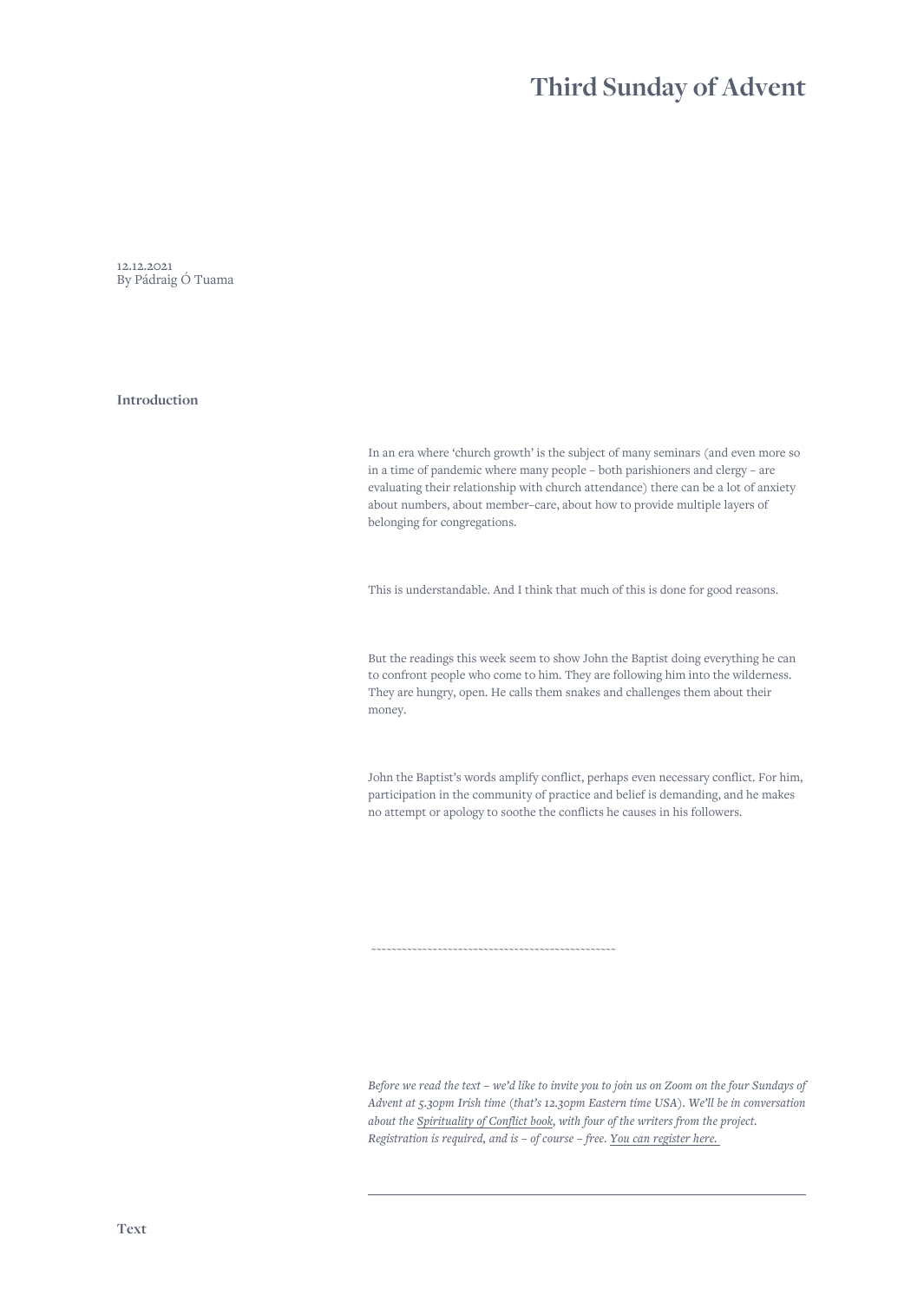John said to the crowds that came out to be baptized by him, "You brood of vipers! Who warned you to flee from the wrath to come? Bear fruits worthy of repentance. Do not begin to say to yourselves, 'We have Abraham as our ancestor'; for I tell you, God is able from these stones to raise up children to Abraham. Even now the ax is lying at the root of the trees; every tree therefore that does not bear good fruit is cut down and thrown into the fire."

And the crowds asked him, "What then should we do?" In reply he said to them, "Whoever has two coats must share with anyone who has none; and whoever has food must do likewise." Even tax collectors came to be baptized, and they asked him, "Teacher, what should we do?" He said to them, "Collect no more than the amount prescribed for you." Soldiers also asked him, "And we, what should we do?" He said to them, "Do not extort money from anyone by threats or false accusation, and be satisfied with your wages."

As the people were filled with expectation, and all were questioning in their hearts concerning John, whether he might be the Messiah, John answered all of them by saying, "I baptize you with water; but one who is more powerful than I is coming; I am not worthy to untie the thong of his sandals. He will baptize you with the Holy Spirit and fire. His winnowing fork is in his hand, to clear his threshing floor and to gather the wheat into his granary; but the chaff he will burn with unquenchable fire."

So, with many other exhortations, he proclaimed the good news to the people.

## **Comment**

Have you ever been in a situation where someone is trying to make you change your mind? Or, have you ever been in a situation where you are trying to make someone change their mind?

Why do we wish people to change their minds? I'm sure there are many reasons.

Perhaps, we just want people to agree with us. Perhaps we want to be right. Perhaps we want to win, perhaps we enjoy power, perhaps we can't imagine being wrong; perhaps we're frightened of being wrong. When we are in this mode, we might make things up in order to make our 'side' seem right; we might make things up to mock and undermine the other side. We might cast our minds back to the run–up to the 2016 US election. When a recording of Donald Trump bragging about misogynistic violence was made public, he responded with "Crooked Hillary has a server in her basement".

In a way that seems beyond belief, Trump makes things up to prevent the possibility of repentance. And that was just the start.

Because that's what we are talking about: repentance. The capacity to change our minds. Repentance is the word at the heart of this gospel text. 'Bear fruits worthy of repentance' is what John the Baptist, with his strange clothes and his strange diet and his place of living in the middle of the wilderness is shouting about. Bear fruits worthy of repentance. Repentance, from the Greek Metanoia, means 'To change your mind'. He's saying 'When you change your mind, change the way you act.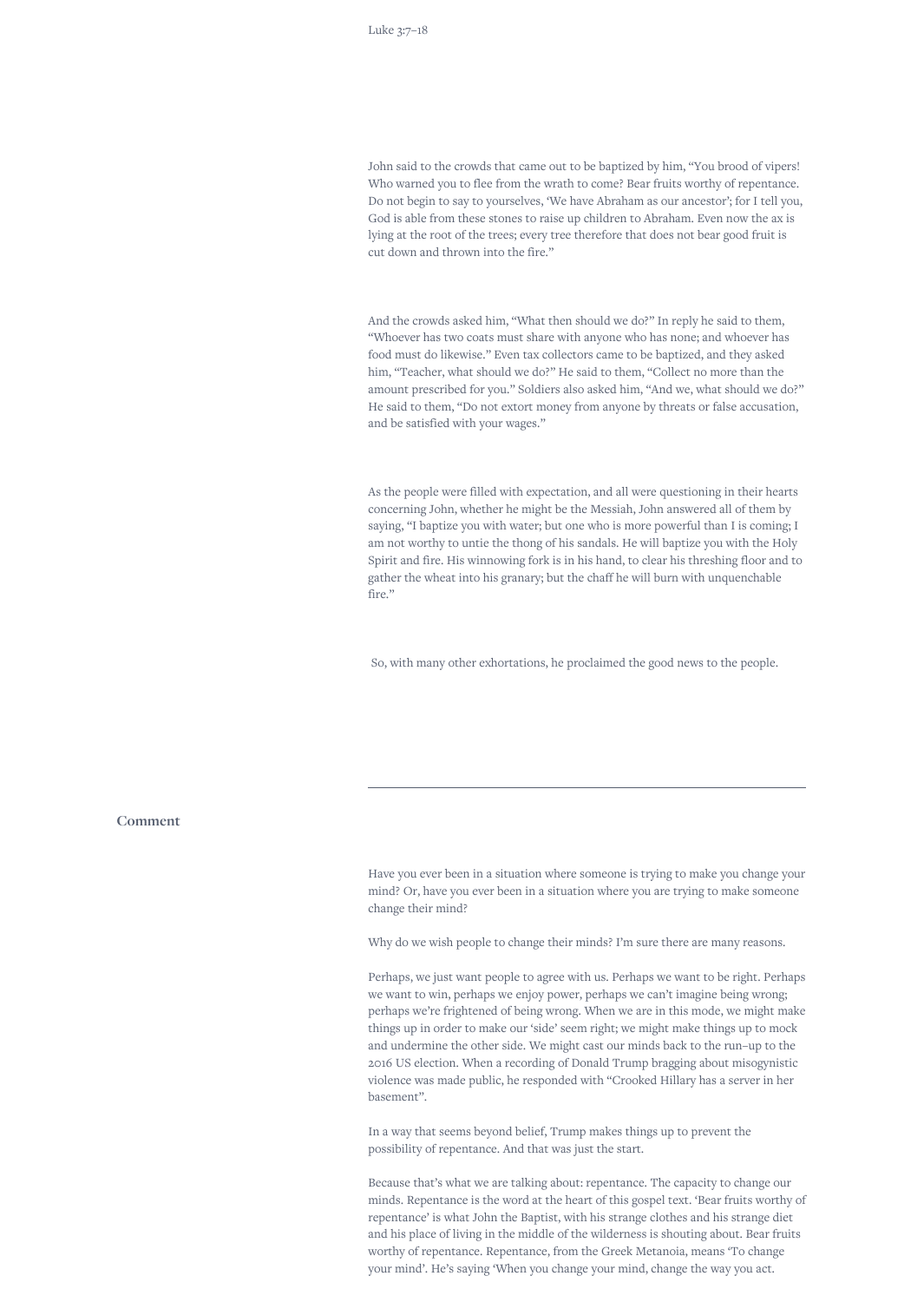Don't just change your mind'.

He is saying 'Changing your mind is a good thing. Do it. Find the things in your life about which you are wrong, and be glad to change your mind, and change your mind with gladness. Be an expert on this: changing your mind. Look for the situations where you can realise that you didn't know everything'.

What John the Baptist seemed to know is that human beings like to make it seem as though they know everything.

And because we don't know everything, but we want to seem like we do, we make stuff up; we don't want to be seen to be changing our minds because that would make it seem like we didn't know stuff.

John the Baptist had everybody coming to him. Poor people, powerful people, soldiers, people who were the victims of soldiers. People who were desperate, people who were cynical.

He could have been delighted by his appeal. He could have thought 'Look at all these people coming to hear me talk about repentance, changing their minds. Aren't I the popular cousin?'. But instead, he seemed to care more about what people did when they went home after their little pilgrimage. He seems to think 'I don't care that you're going to wear the *I visited John the Baptist in the Desert* badge, or that you posted about it on the internet. I want you to change your mind, and then, when you get home, change the way you act. Be different. Don't be hateful. Don't be racist. Don't hate women. Don't hate LGBT people. Stop what you are doing and do something better. That's what's worthy of repentance'.

The business of changing our minds is not without risk. These days, if someone changes their mind they may fear as much from their own group — the group they're leaving behind — as they did the 'other' group before. Belonging and belief are tied together in a way that begets much violence, and in a way that punishes change. Group dynamics are built around an agreed–upon set of standards, and woe betide you if you begin to question the standards and boundaries of your group. John the Baptist knows this. People come, and he rewards their pilgrimage with challenge: if you extort people for your own wealth, change your ways; if you use violence for your own benefit, cease. If you amass power by threatening people, or falsely accusing them, find your satisfaction in other places.

He is not interested in people's sense of belonging. He is interested in changed lives. Interestingly, he's not interested in heaven either. He's interested in the here and now. John is also not interested in satisfying the powerful by saying 'oh, the weak have to attend to their own problems, too'. Whether he thought that or not, I don't know. But what I do know is that he wasn't interested in a false–binary that said 'we all have to meet in the middle' – because that is always easier for the powerful than for the weak. He's uninterested in the middle. He's interested in the powerful attending to their power and changing their ways.

Advent is a time where those who follow it are not called out of the world for self– reflection, but into it, and into their own complicities in the wild world we inhabit. Change your ways, John the Baptist says: this is the way to prepare for the coming of the one we all anticipate.

**Response**

It's December. Some of us are already panicking a little about arrangements for Christmas.

What, on December 26th, will make you happy about how you've lived Christmas? What seeds of repentance can you sow now that, after the demands of the season, you'll be glad you put in.

John addresses those who have dominant power.